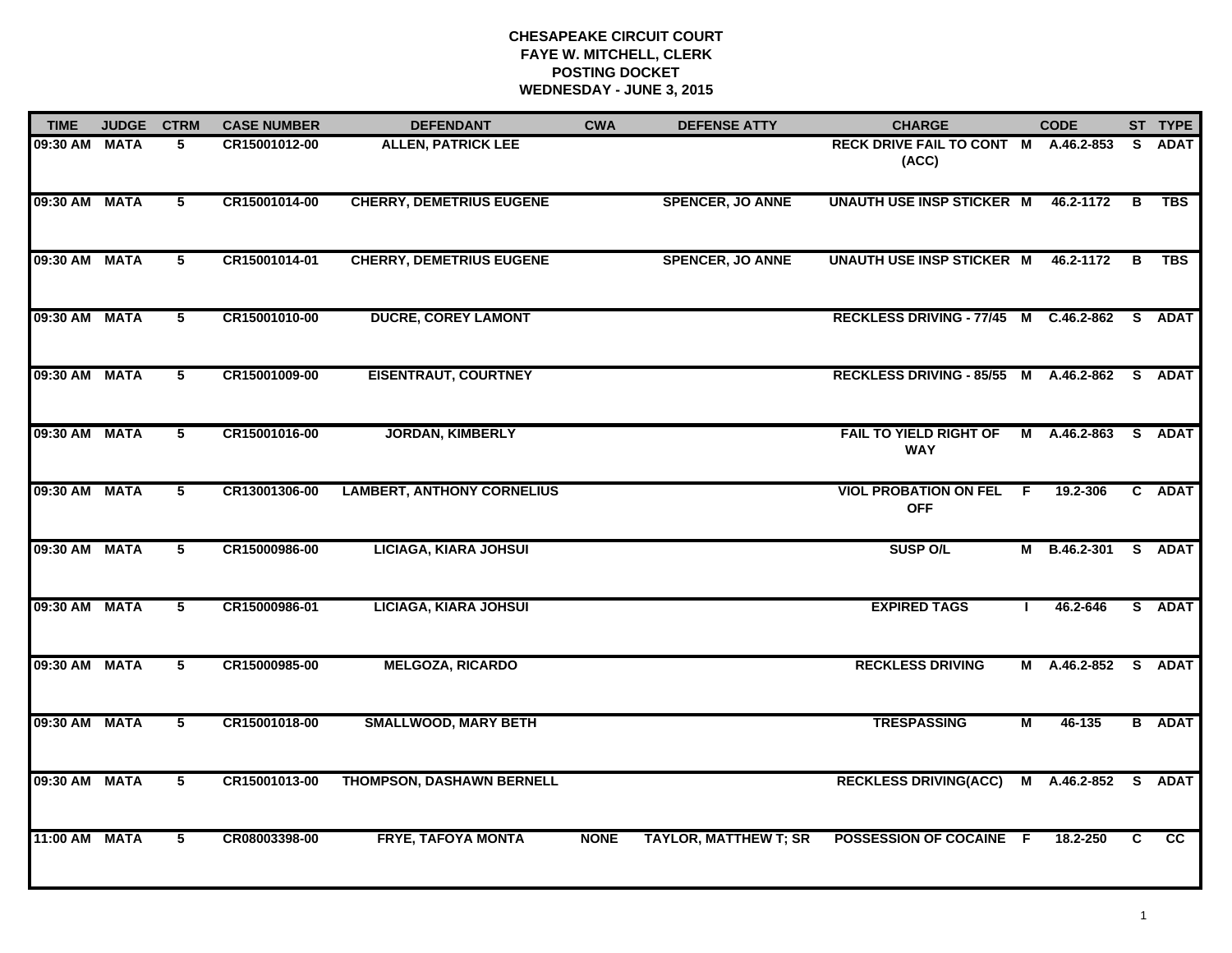# **CHESAPEAKE CIRCUIT COURT FAYE W. MITCHELL, CLERK POSTING DOCKET WEDNESDAY - JUNE 3, 2015**

| <b>TIME</b>   | <b>JUDGE</b> | <b>CTRM</b> | <b>CASE NUMBER</b> | <b>DEFENDANT</b>               | <b>CWA</b>  | <b>DEFENSE ATTY</b>                           | <b>CHARGE</b>                              |    | <b>CODE</b> |              | ST TYPE         |
|---------------|--------------|-------------|--------------------|--------------------------------|-------------|-----------------------------------------------|--------------------------------------------|----|-------------|--------------|-----------------|
| 11:00 AM      | <b>MATA</b>  | 5.          | CR00891174-00      | <b>KNIGHT, ERVIN</b>           | <b>NONE</b> | <b>MAJOR HILLARD</b>                          | <b>POSSESS COCAINE</b>                     | F. | 18.2-250    | в            | <b>CC</b>       |
| 11:00 AM MATA |              | 5           | CR000090-7-00      | <b>KNIGHT, ERVIN SYLVESTER</b> | <b>NONE</b> | <b>HAROLD GOODMAN/STEVEN</b><br><b>SHAMES</b> | <b>ROB</b>                                 | F. | 18.2-58     | $\mathbf{o}$ | <b>CC</b>       |
| 11:00 AM      | <b>MATA</b>  | 5.          | CR000090-9-00      | <b>KNIGHT, ERVIN SYLVESTER</b> | <b>NONE</b> | <b>HAROLD GOODMAN/STEVEN</b><br><b>SHAMES</b> | <b>MAL CAUSE BODILY INJ</b>                |    | $18.2 - 51$ | O            | $\overline{cc}$ |
| 11:00 AM MATA |              | 5           | CR00090-10-00      | <b>KNIGHT, ERVIN SYLVESTER</b> | <b>NONE</b> | <b>HAROLD GOODMAN/STEVEN</b><br><b>SHAMES</b> | <b>ROB</b>                                 | F. | 18.2-58     | $\mathbf{o}$ | <b>CC</b>       |
| 11:00 AM      | <b>MATA</b>  | 5           | CR00090-12-00      | <b>KNIGHT, ERVIN SYLVESTER</b> | <b>NONE</b> | <b>HAROLD GOODMAN/STEVEN</b><br><b>SHAMES</b> | <b>MAL CAUSE BODILY INJ</b>                | F  | 18.2-51     | $\mathbf{o}$ | <b>CC</b>       |
| 11:00 AM MATA |              | 5           | CR13000513-00      | <b>LEON, KAITLYN M</b>         | <b>NONE</b> | <b>JONES, M COLSTON</b>                       | <b>LARCENY 3+ OFF</b>                      | F  | 18.2-96     | C.           | $\overline{cc}$ |
| 11:00 AM      | <b>MATA</b>  | 5.          | CR13000513-01      | <b>LEON, KAITLYN M</b>         | <b>NONE</b> | Gilchrist, Kurt A.                            | <b>VIOL PROBATION ON FEL</b><br><b>OFF</b> | F  | 19.2-306    | C            | <b>CC</b>       |
| 11:00 AM      | <b>MATA</b>  | 5           | CR05002376-00      | SIDNEY, LADARIAN DERRELL       | <b>NONE</b> | <b>WES SIMON</b>                              | <b>STATUTORY BURGLARY</b>                  | Е  | 18.2-91     | C.           | $\overline{cc}$ |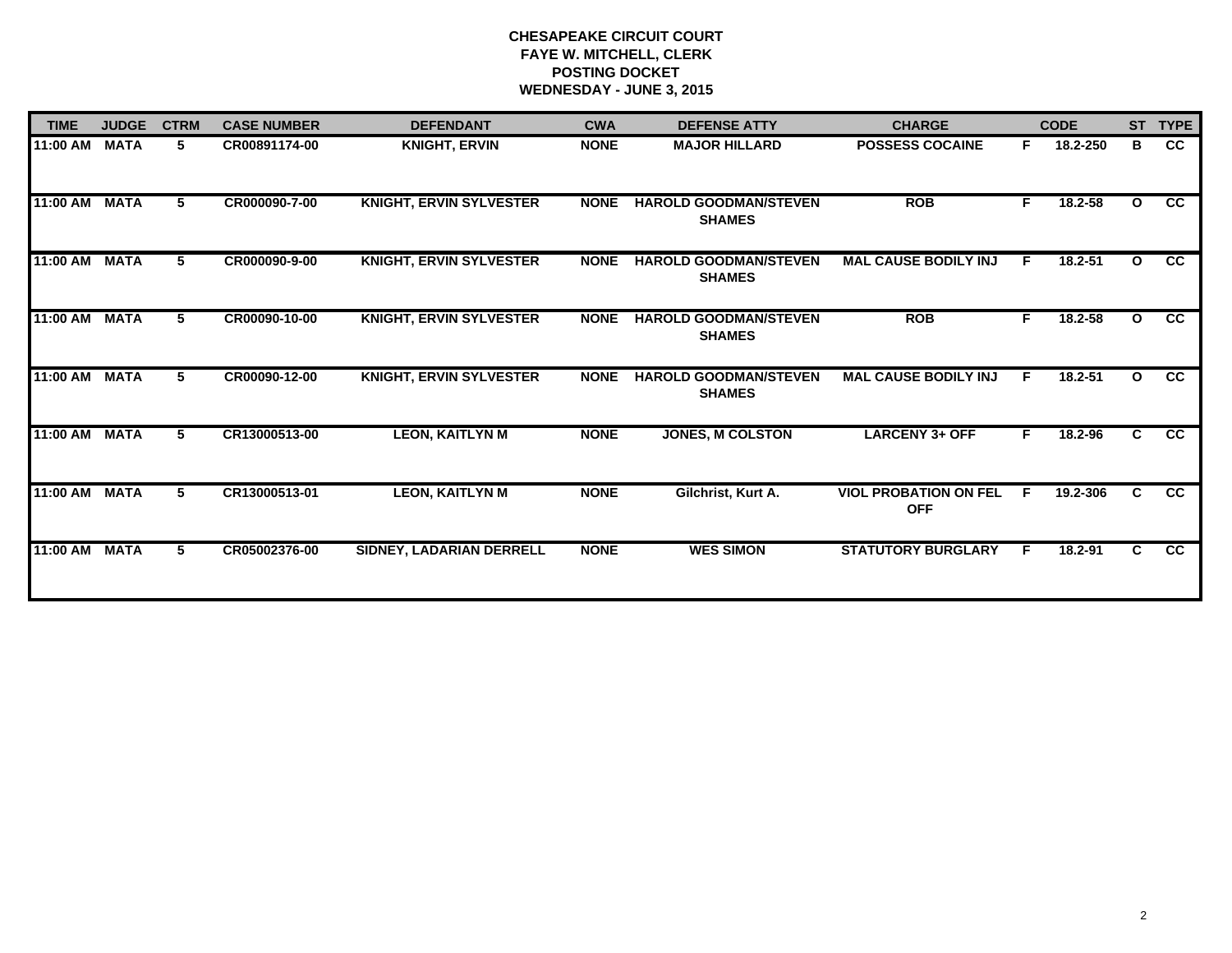### CHESAPEAKE CIRCUIT COURT CIVIL MOTIONSWEDNESDAY, JUNE 3, 2015

| Hearing<br><b>Time</b> | Judge      | Court<br>Room  | Case #        | <b>Plaintiff</b>                        | <b>Defendant</b>        | <b>Plaintiff Attorney</b>  | <b>Defendant Attorney</b> | <b>Motion</b>                   | <b>Duration</b> |
|------------------------|------------|----------------|---------------|-----------------------------------------|-------------------------|----------------------------|---------------------------|---------------------------------|-----------------|
| 09:00 AM JWB           |            | - 1            | CL08002664-00 | SUTTON, CAROLYN                         | SUTTON, JOHN A.         | <b>BURNSIDE, WILLIAM F</b> | JACKS, JUSTIN             | Motion to Amend                 | 15 Min.         |
| 09:00 AM               | <b>JWB</b> | -1             | CL14001444-00 | AGNOR, ROBERT                           | PATEL, KOKILABEN        | JACOBS, CHRISTOPHER I      | <b>SEAMSTER, ERICK F</b>  | Motion to Compel                | 30 Min.         |
| 09:00 AM               | <b>JWB</b> | - 1            | CL14001444-00 | AGNOR, ROBERT                           | PATEL, KOKILABEN        | JACOBS, CHRISTOPHER I      | <b>SEAMSTER, ERICK F</b>  | Motion (Other)                  | 15 Min.         |
| 09:00 AM               | <b>JWB</b> | -1             | CL14001527-00 | WILLIAMS, MELINDA LEIGH                 | WILLIAMS, ANTHONY ALLEN | PETERS, CORRYNN            | ZIEGLER, BRANDON H        | Pendente Lite                   | 45 Min.         |
| 09:00 AM JWB           |            | $\overline{1}$ | CL14001527-00 | WILLIAMS, MELINDA LEIGH                 | WILLIAMS, ANTHONY ALLEN | PETERS, CORRYNN            | ZIEGLER, BRANDON H        | Demurrer                        | 15 Min.         |
| 09:00 AM               | <b>JWB</b> | -1             | CL14001638-00 | *CARPENTER, TAYLOR                      | JORDAN, ANTWAN TORNELL  | FIORELLA, TODD M           |                           | Withdraw Counsel                | 15 Min.         |
| 09:00 AM JWB           |            | -1             | CL15000734-00 | HOLMES, DONALD                          | HOLMES, TANYA M         | SAMS, BRUCE C              | PRO SE                    | Pendente Lite                   | 30 Min.         |
| 09:00 AM TSW           |            | $\overline{4}$ | CL14000753-00 | BRYANT, NICOLE ELKS                     | BRYANT, RICHARD LANE    | GARRIOTT, RICHARD E; JR    | ROWLANDS, BRENT LEE       | Motion (Other)                  | 30 Min.         |
| 09:00 AM TSW           |            | 4              | CL15000174-00 | WISHART, DIANE MARIE                    | WISHART, JEREMY WAYNE   | OLIVER, HILTON             | HEDGES, PAUL R            | Motion to Transfer              | 30 Min.         |
| 09:00 AM TSW           |            | $\overline{4}$ | CL15000587-00 | CHESAPEAKE DEPT OF HUMAN<br><b>SERV</b> | *WEEKS, SHEILA          | BROWN, LEONARD L; JR       |                           | Appt. Guardian &<br>Conservator | 45 Min.         |
| 09:00 AM TSW           |            | $\overline{4}$ | CL15000594-00 | MOORE, SHARON RENEE                     | MOORE, ROBERT LEE       | GOOLSBY, KENNEY E          |                           | Pendente Lite                   | 30 Min.         |
| 09:00 AM TSW           |            | 4              | CL15000643-00 | <b>BANK OF AMERICA NA</b>               | *PERRY, VICKIE D'LEA    | <b>GRING, KELLY R</b>      | PRO SE                    | Motion (Other)                  | 30 Min.         |
| 09:00 AM TSW           |            | 4              | CL15000704-00 | SAVAGE & MCPHERSON<br><b>INSURANCE</b>  | BROWN, WILLIAM S; II    | CASEY, BRIAN N             | HOLDEN, KEVIN D           | Demurrer                        | 1 Hour          |
| 10:00 AM MATA          |            | 5              | CL08000247-00 | COMMONWEALTH OF VIRGINIA                | *HALEY, WESLEY T        | PASS, STEPHANIE            |                           | Forfeiture of Funds             | N/A             |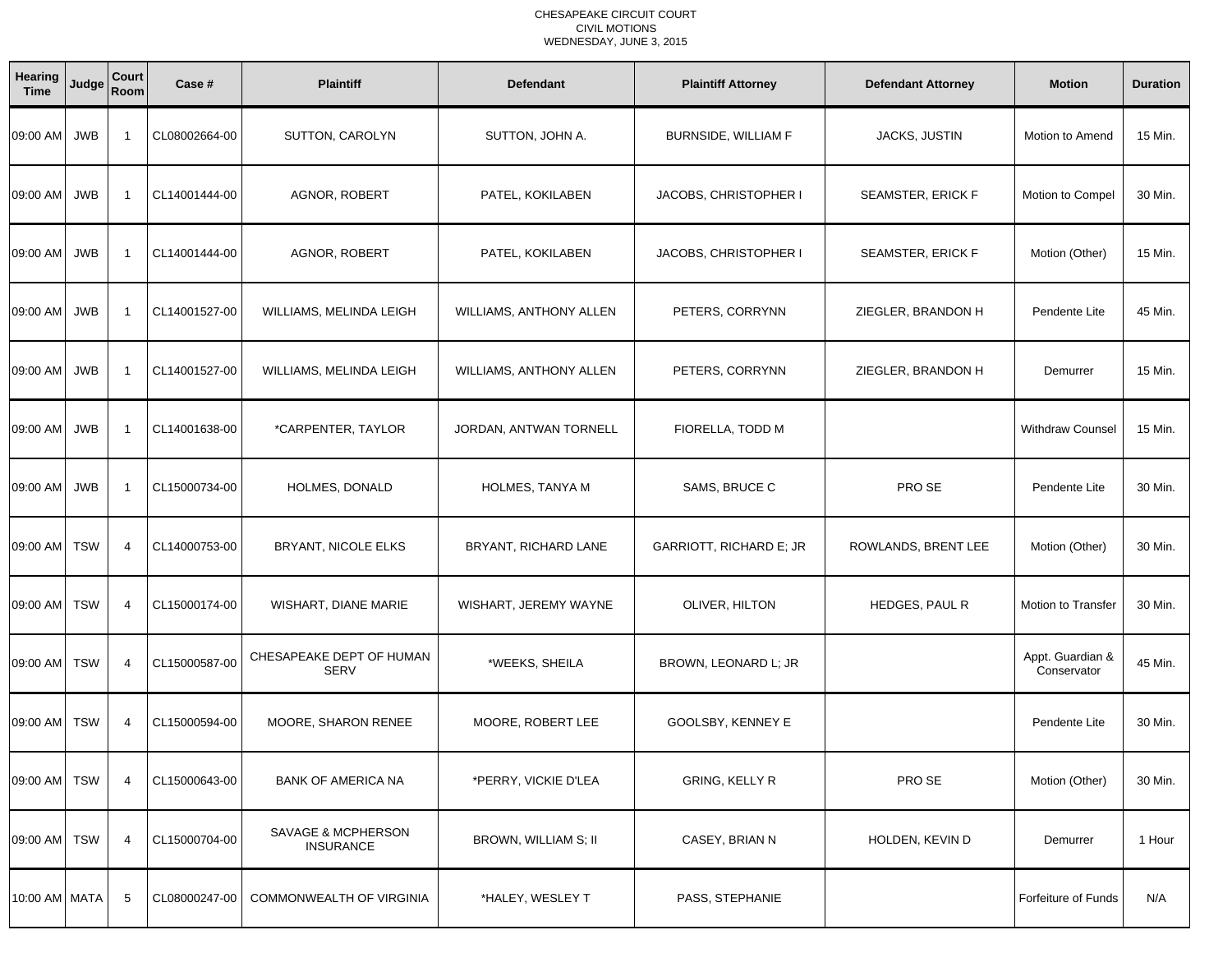### CHESAPEAKE CIRCUIT COURT CIVIL MOTIONSWEDNESDAY, JUNE 3, 2015

| Hearing<br><b>Time</b> | Judge      | Court<br>Room | Case #        | <b>Plaintiff</b>                | <b>Defendant</b>          | <b>Plaintiff Attorney</b> | <b>Defendant Attorney</b> | <b>Motion</b>              | <b>Duration</b> |
|------------------------|------------|---------------|---------------|---------------------------------|---------------------------|---------------------------|---------------------------|----------------------------|-----------------|
| 10:00 AM MATA          |            | 5             | CL09001442-00 | COMMONWEALTH                    | *MANN, RUDOLPH            | OXENHAM, CARA             |                           | Forfeiture of Funds        | N/A             |
| 10:00 AM MATA          |            | 5             | CL11001212-00 | COMMONWEALTH OF VIRGINIA        | *SIMMONS, REGINALD        | BARLOW, JASON A           |                           | Motion (Other)             | N/A             |
| 10:00 AM MATA          |            | 5             | CL12000051-00 | COMMONWEALTH OF VIRGINIA        | *FALTZ, KIM M             | OXENHAM, CARA P           |                           | Forfeiture of Funds        | N/A             |
| 10:00 AM MATA          |            | 5             | CL12000566-00 | COMMONWEALTH OF VIRGINIA        | *LEEDOM, MICHAEL A        | OXENHAM, CARA P           |                           | Forfeiture of Funds        | N/A             |
| 10:00 AM MATA          |            | 5             | CL12002087-00 | COMMONWEALTH OF VIRGINIA        | *KABLACH, SARA            | OXENHAM, CARA P           |                           | <b>Forfeiture of Funds</b> | N/A             |
| 10:00 AM MATA          |            | 5             | CL12002134-00 | COMMONWEALTH OF VIRGINIA        | *BUNCH, JOVOSKI G J       | OXENHAM, CARA P           |                           | <b>Forfeiture of Funds</b> | N/A             |
| 10:00 AM MATA          |            | -5            | CL12002529-00 | <b>COMMONWEALTH OF VIRGINIA</b> | *JOY, JOHNATHAN E         | OXENHAM, CARA P           |                           | Motion (Other)             | N/A             |
| 11:00 AM MATA          |            | 5             | CL12002529-00 | <b>RESTITUTION DOCKET</b>       | <b>RESTITUTION DOCKET</b> |                           |                           |                            |                 |
| 8:30 AM                | <b>RDS</b> | -1            |               | JUROR SHOW CAUSE DOCKET         | JUROR SHOW CAUSE DOCKET   |                           |                           |                            |                 |
| 09:00 AM               | <b>RDS</b> | 6             | CL13002707-00 | SHAW, LEO W; SR                 | SHAW, JACQUELYN L         | NICHOLS, RALPH E; JR      | HEDGES, PAUL R            | <b>Show Cause</b>          | 30 Min.         |
| 09:00 AM RDS           |            | 6             | CL14002718-00 | PRESSLEY, LESLIE JENNELLE       | PRESSLEY, CLAYTON; III    | DAVIS, MARY ELIZABETH     | SNEAD, DANIELLE I         | Motion to Compel           | 15 Min.         |
| 09:00 AM RDS           |            | 6             | CL14002718-00 | PRESSLEY, LESLIE JENNELLE       | PRESSLEY, CLAYTON; III    | DAVIS, MARY ELIZABETH     | SNEAD, DANIELLE I         | Pendente Lite              | 45 Min.         |
| 09:00 AM RDS           |            | 6             | CL15000040-00 | PACE, LA TYSHA EVA              | PACE, OBA BALOGON         | BYRUM, ROBERT             | HARRIS, JILL ROSELAND     | Pendente Lite              | 1 Hour          |
| 09:00 AM RDS           |            | 6             | CL15000511-00 | VORHEES, ROBERT L               | SCOTT, KARA               | LOTKIN, ADAM H            | LAMBERT, LARRY R          | Motion to Compel           | 15 Min.         |